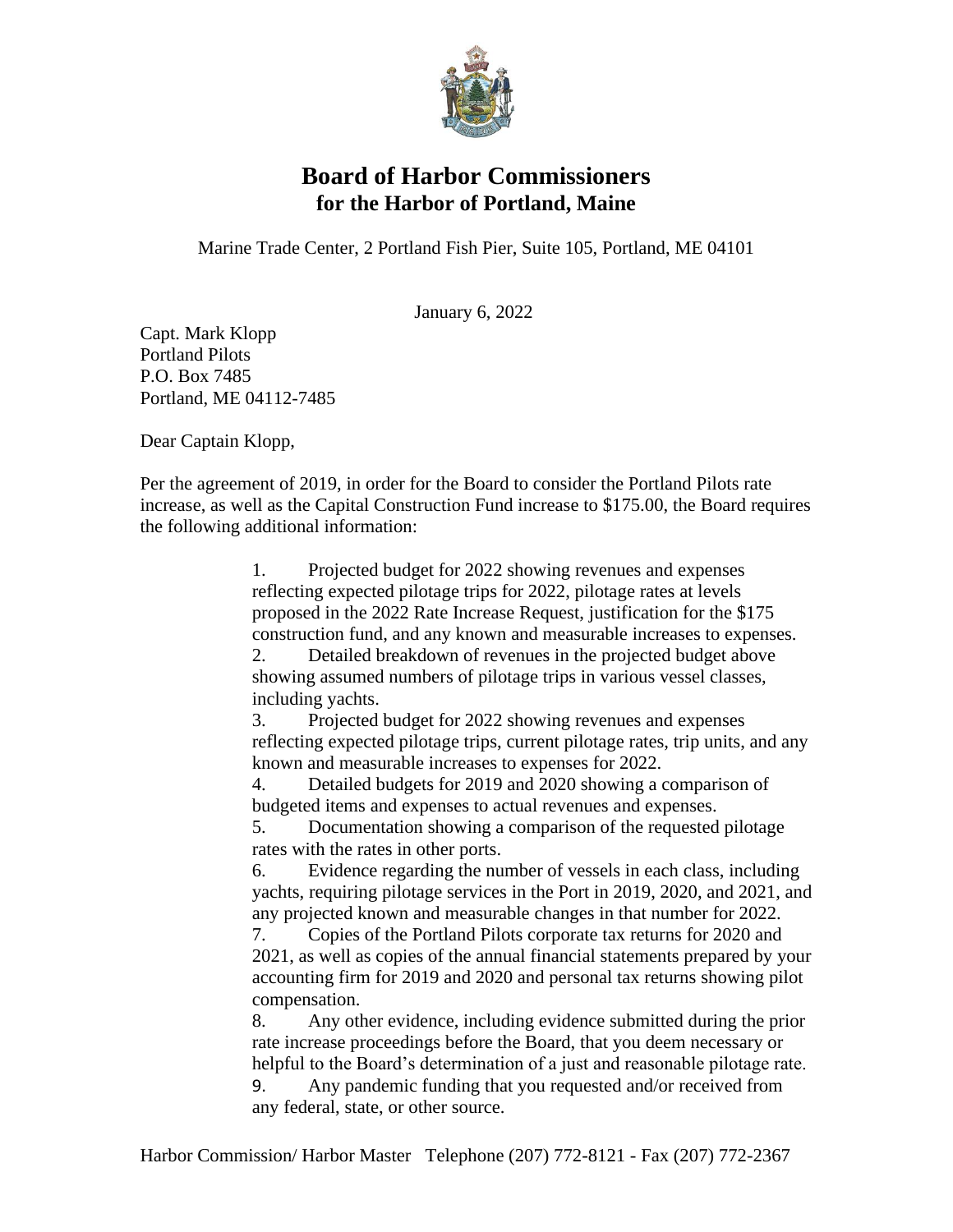10. On February 25 of each year, unless directed otherwise by a majority vote of the Board, Portland Pilots, Inc. shall provide to the Board of Harbor Commissioners:

a. An actual profit and loss statement for the prior calendar year. This profit and loss statement shall be substantially in the form of the 2018 Profit and Loss Analysis that Portland Pilots provided to the Board on March 28, 2019.

b. A listing of the ships, including yachts, and pilot units for the prior calendar year, including the total pilot units for the prior calendar year, in a form substantially similar to Exhibit 17 that Portland Pilots provided to the Board on April 29, 2019.

c. A document showing the ships, including yachts, by pier for the prior calendar year, in a form substantially similar to Exhibit 22 that was provided to the Board on April 29, 2019.

d. An update to the Pilot Unit and Rate Comparison Worksheet, in a form substantially similar to Exhibit 37 that was provided to the Board on May 24, 2019. The Pilot Unit and Rate Comparison Worksheet should reflect the pilotage fee rates adopted by the Board for the upcoming calendar year, and should reflect and explain any changes to the expected operating cost, the expected safe operating cost, the estimated pilot units and the estimated revenues for the upcoming year.

e. An update to the Other Port Rate Comparison document showing the pilotage charges for Portland with those of other ports including, but not necessarily limited to, the ports of Boston, Rockland/Camden, and Bar Harbor. Please provide this Other Port Rate Comparison in substantially the same form as Exhibit 38, which was provided to the Board on May 24, 2019 and was removed from confidentiality by a decision of the Chair of the Board on May 28, 2019.

f. An Excel spreadsheet showing the actual revenues and expenses for the prior calendar year using the applicable pilotage rate for the respective year and actual total pilot units for that year, in a form substantially similar to the Excel spreadsheets created by and provided to the Board at the June 6, 2019 Public Hearing. Any changes in the actual revenues and expenses for a particular year relative to the projected revenues and expenses previously provided to the Board for that same particular year should be fully explained in narrative form with supporting documentation.

g. An Excel spreadsheet showing the projected revenues and expenses for the upcoming calendar year using the applicable pilotage rate for the respective year and the projected total pilot units for that year, in a form substantially similar to the Excel spreadsheets provided by the board at the June 6, 2019 Public Hearing. Any changes in the projected revenues and expenses in a particular year relative to the actual expenses for the prior calendar year should be fully explained in narrative form with supporting documentation.